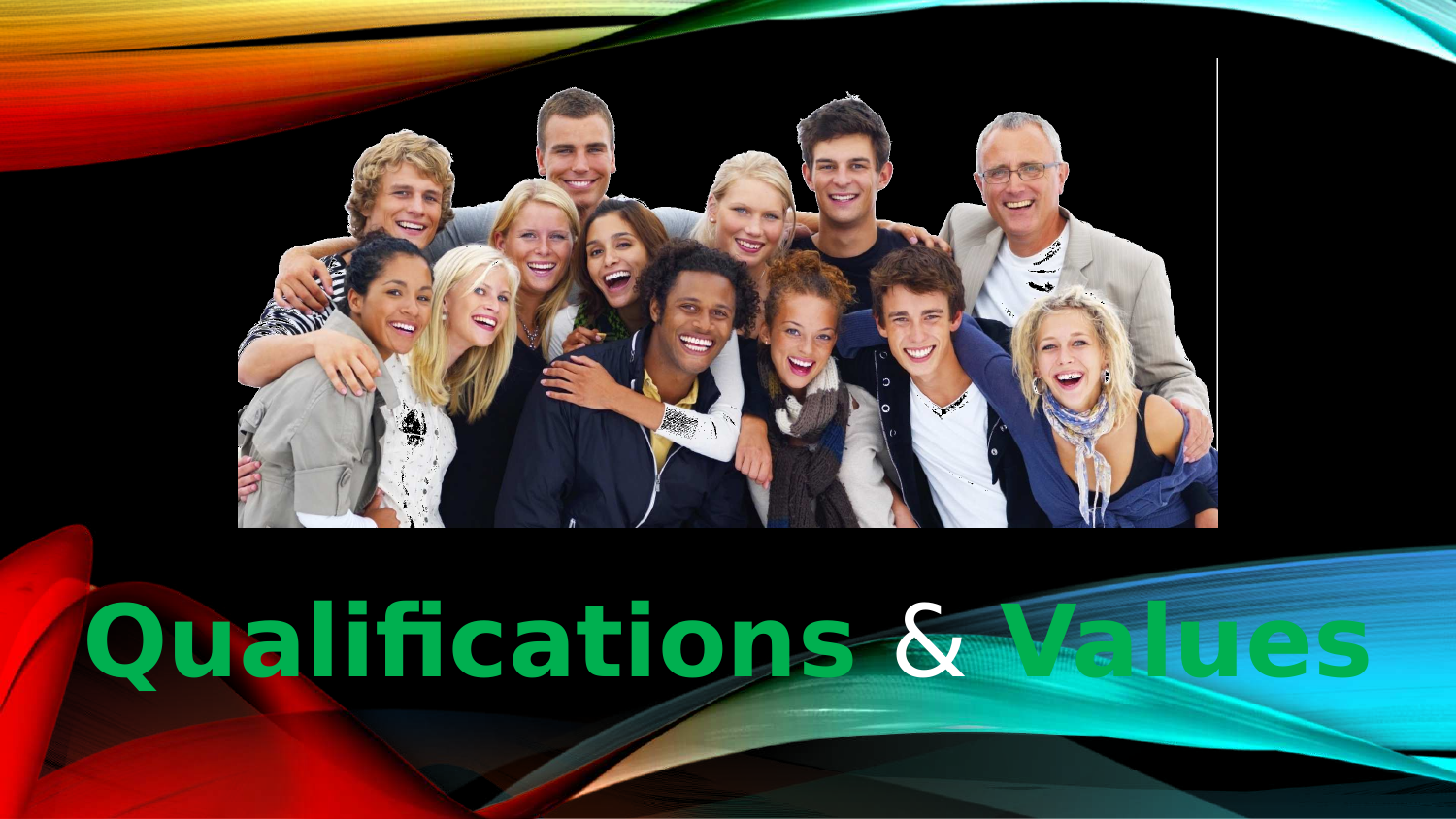## **SMALL GROUP/HOUSE CHURCHES**

### **Vision**

To establish an integrated network of connect group ministries, encompassing the Globe,

Caring for, Discipling and Evangelising Communities, Towns, Villages,Cities

To train & release every member

as a disciple wherever the Lord leads

To establish Christian Values & Morals Globally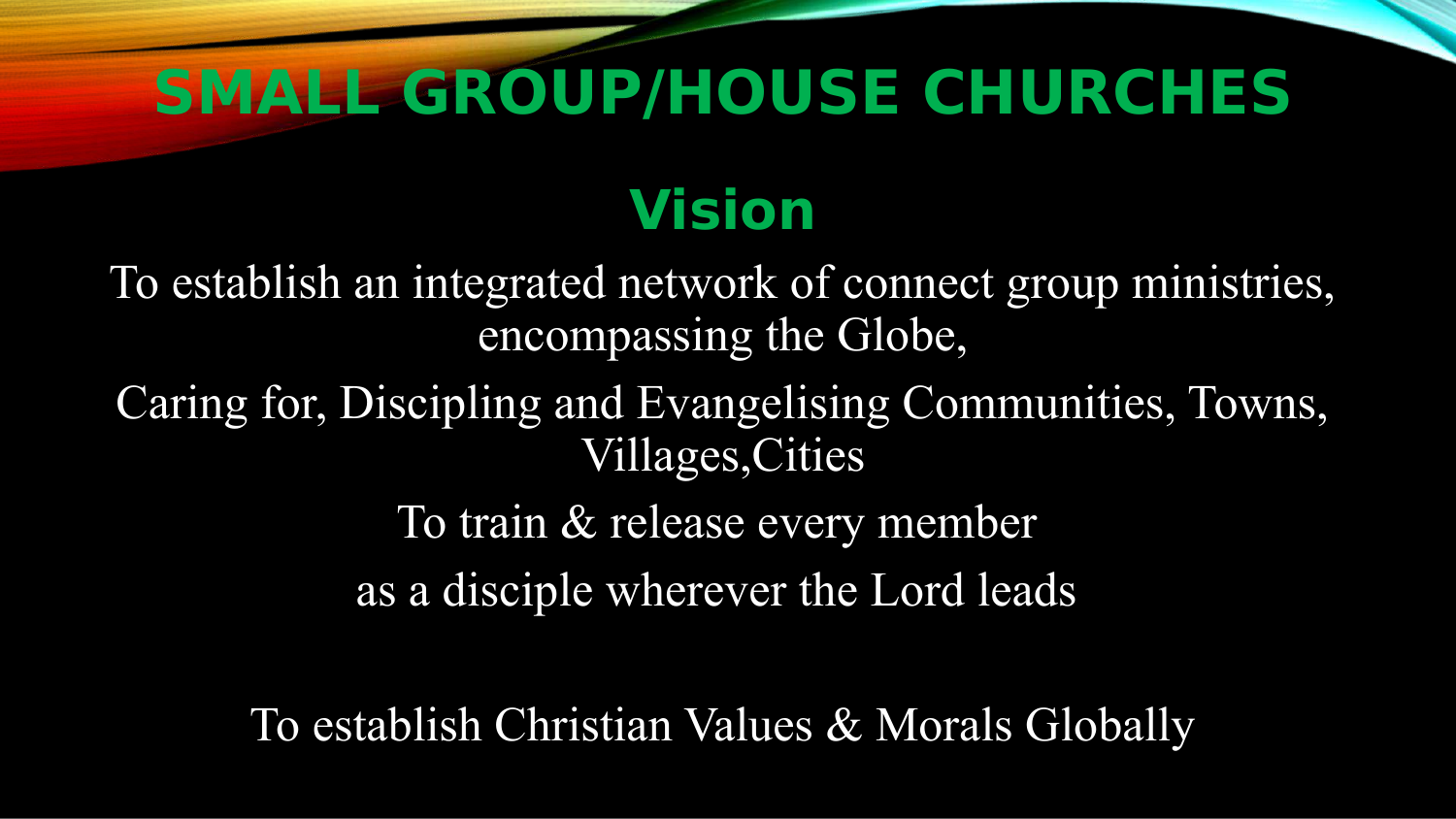#### **DECLARATION**

- My life has a **PURPOSE**
- The purpose of my life is to win **SOULS**
- I will best fulfil my purpose in a **GROUP**
- I have no **PROMISE** of tomorrow
- I must work while it is called **TODAY**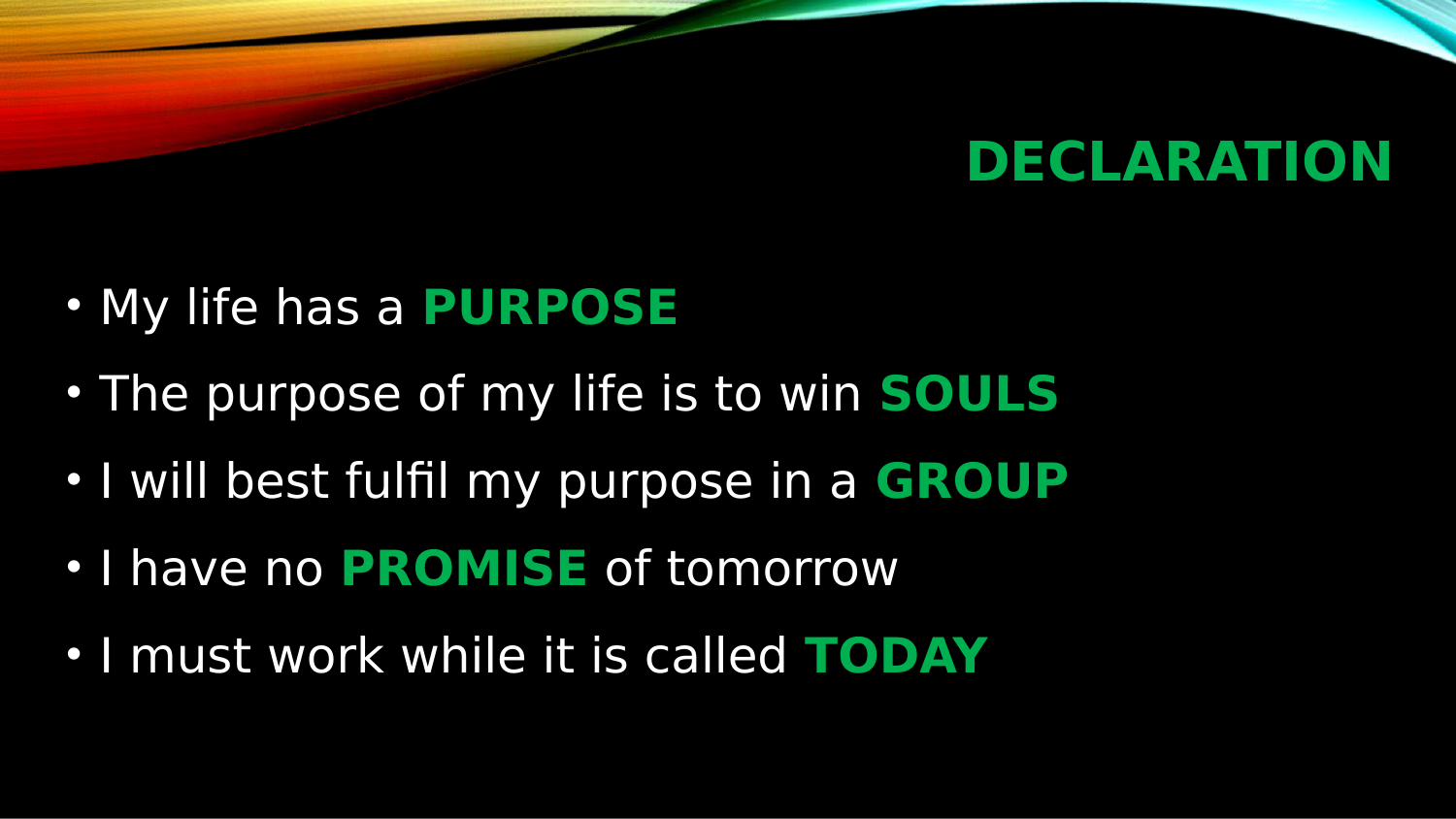### **VALUE 1**

• **Connecting**: A Small Group where we are connected in community by fellowshipping and providing care for one another so that no one stands alone (**Fellowship**).



#### Focus **INWARD**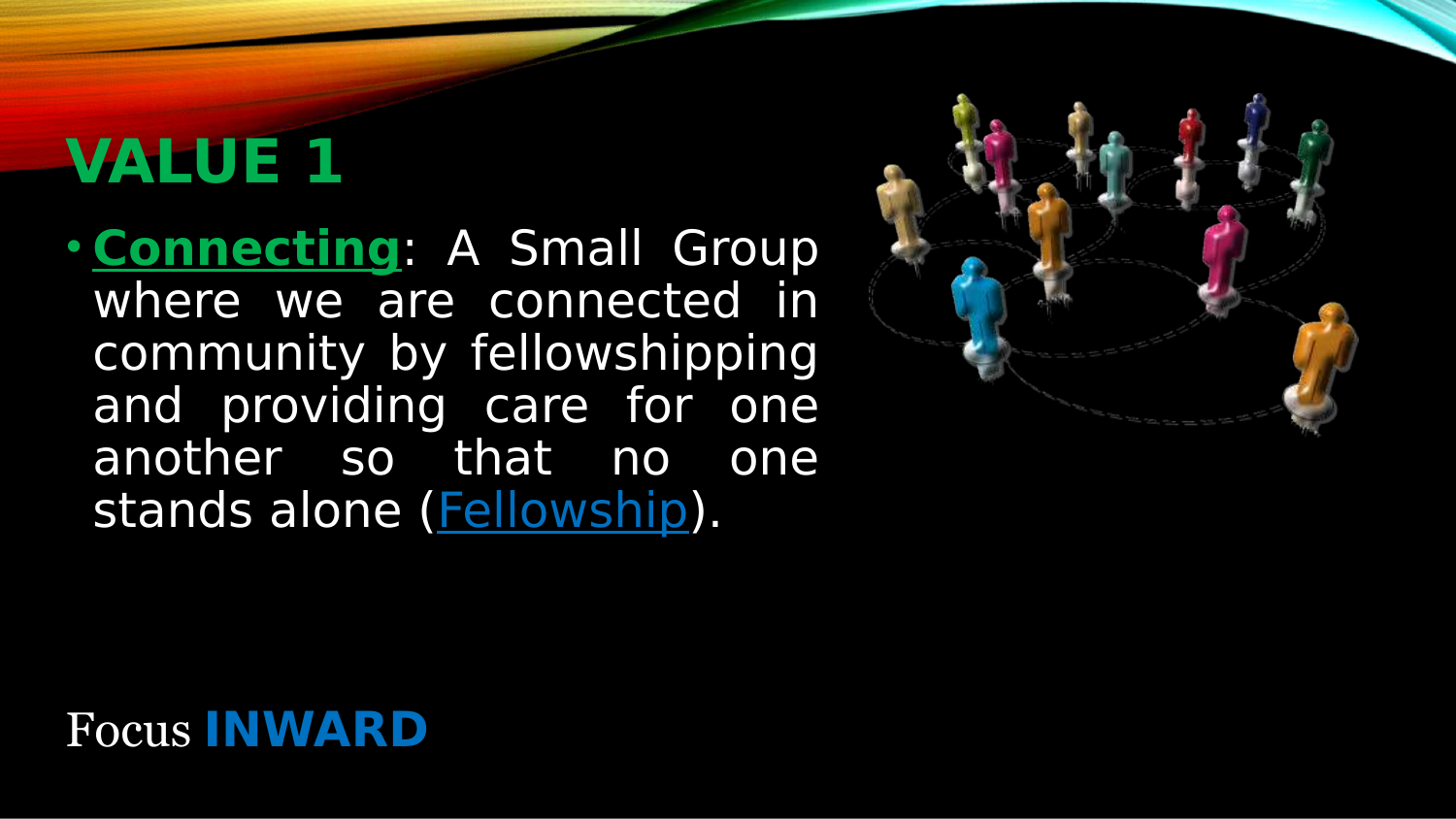### **VALUE 2**

• **Growing**: A Small Group where we grow together by applying God's Word to our lives (Education) by studying the curriculum and responding to God's presence by praying, singing, and praising together (Worship).



#### Focus **UPWARD**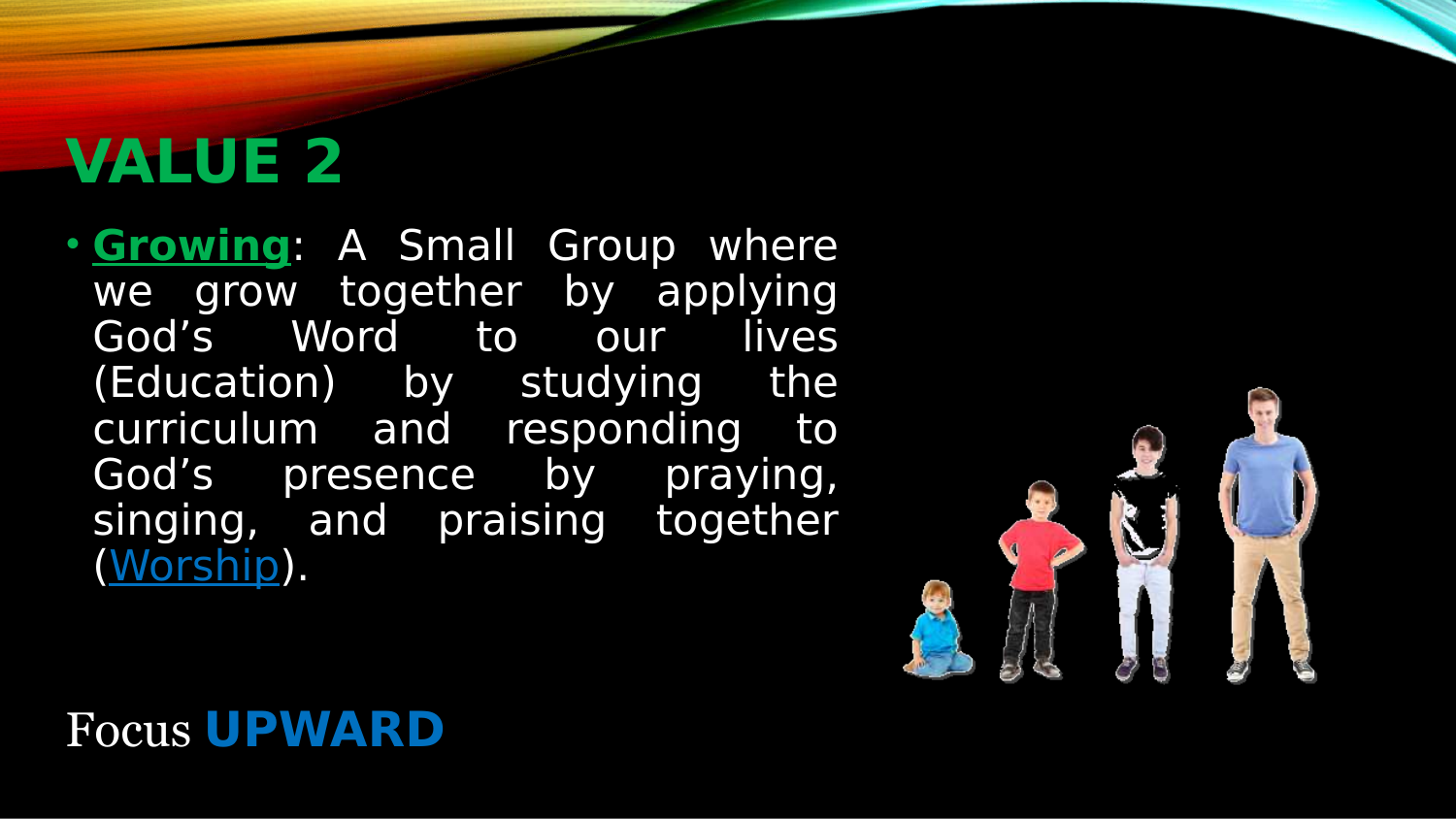### **VALUE 3**

• **Serving**: A Small Group that serves one another by shared leadership and serves together through service projects on mission to our church, community, and world (Outreach).

#### Focus **OUTWARD**

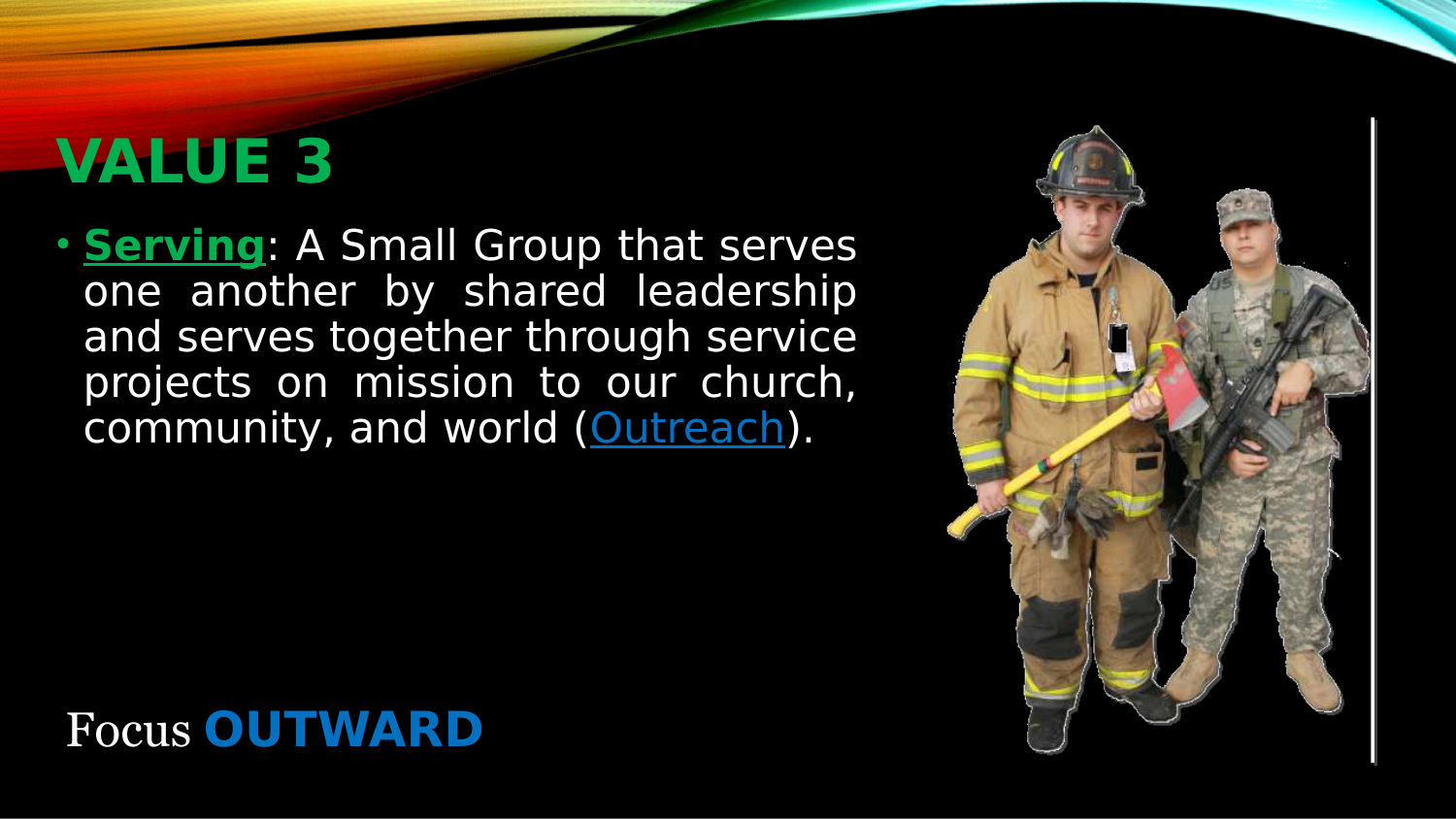### • **Connect - INWARD**

### • **Grow - UPWARD**

### • **Serve - OUTWARD**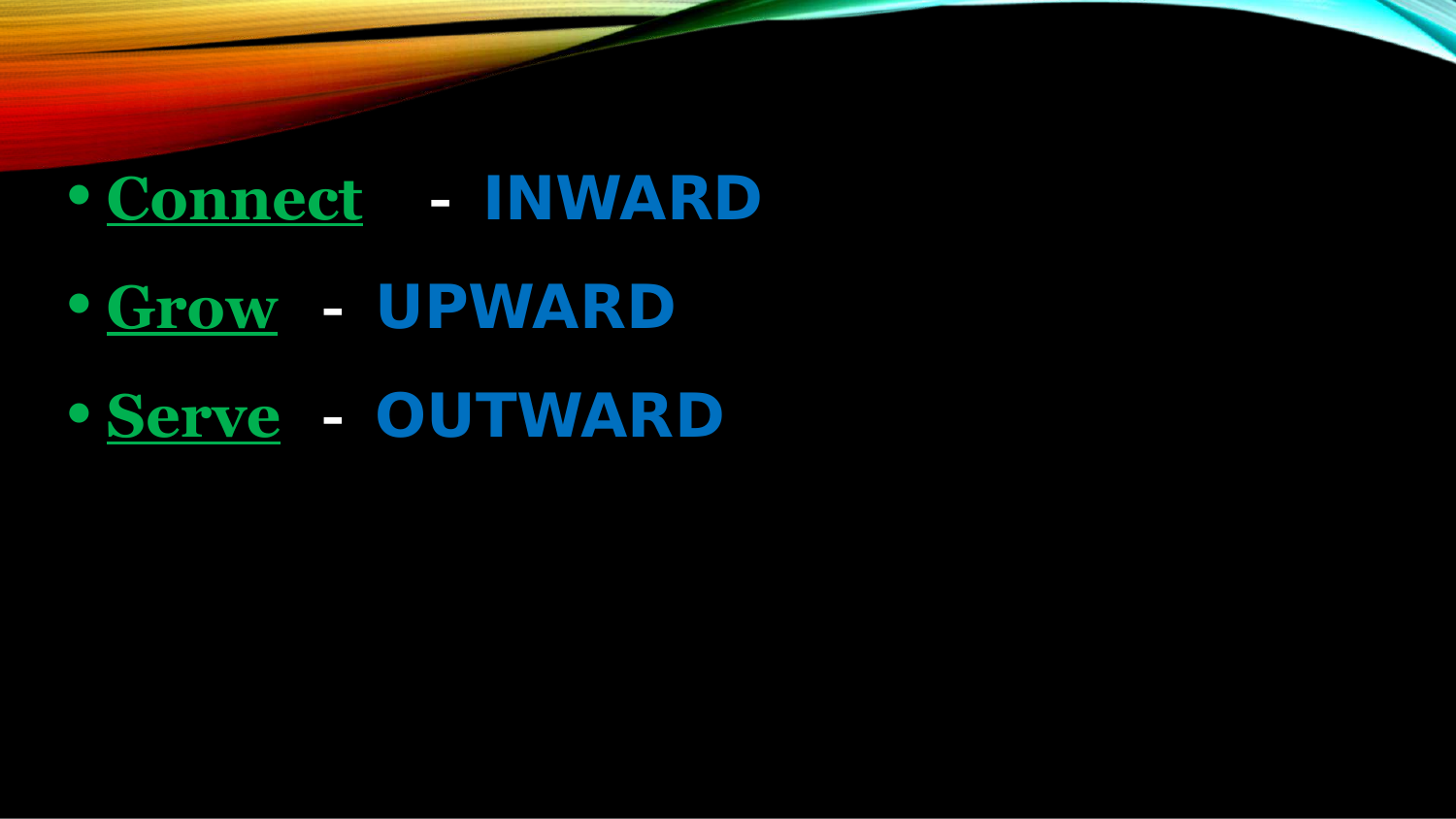#### **QUALIFICATIONS OF A SMALL GROUP LEADER [FACILITATOR]**

- The role of a Small Group/House Church Leader is to provide spiritual leadership and shepherding to members of the group. A leader will fit well into the following description.
- Such a leader has:-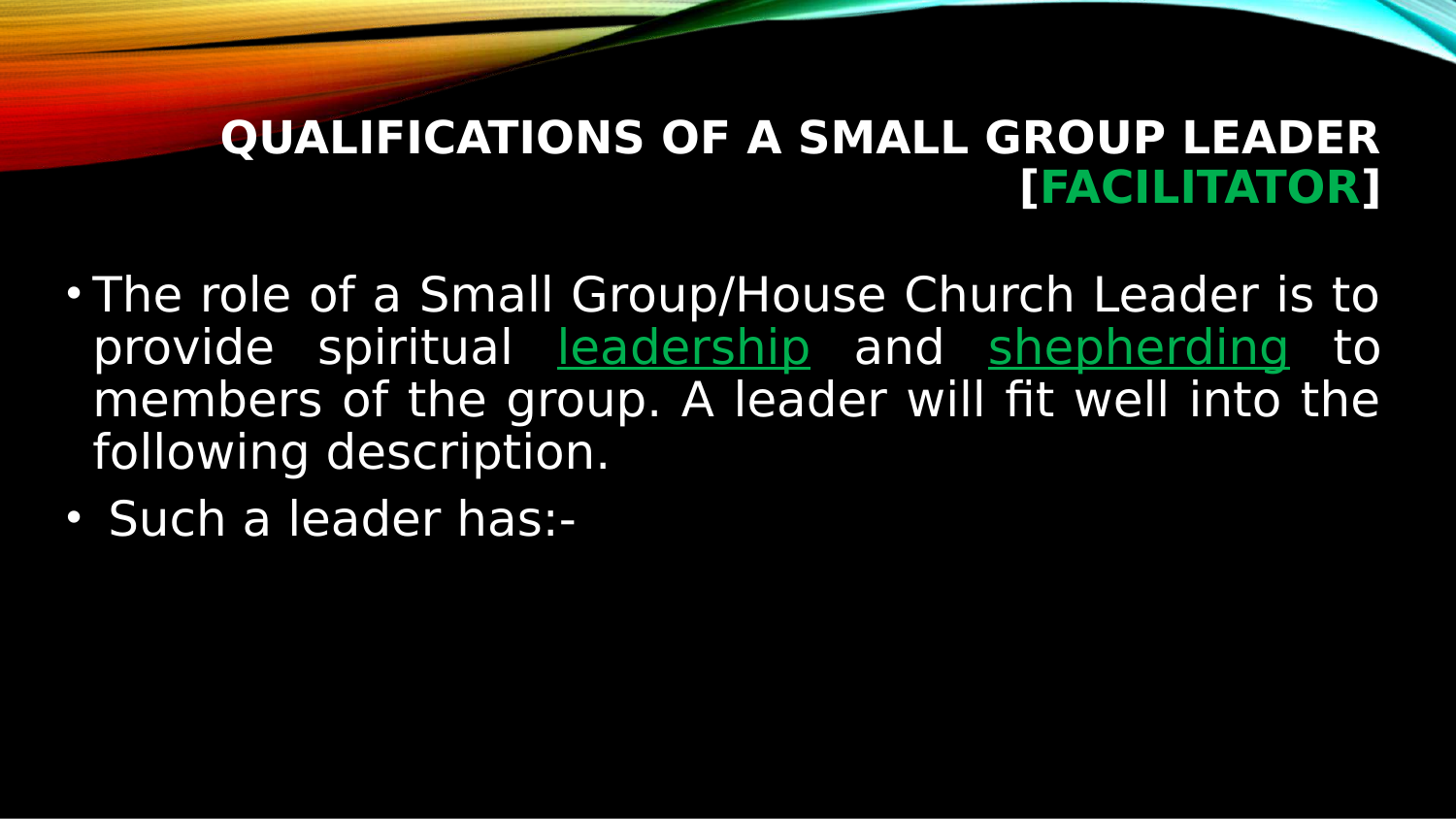### **1. A DEEP DESIRE TO FOLLOW JESUS**

• You don't have to be perfect. (that's a relief!) We are looking for people who are surrendered to Jesus and who have a track record of spiritual integrity. (Philip 3:12-14)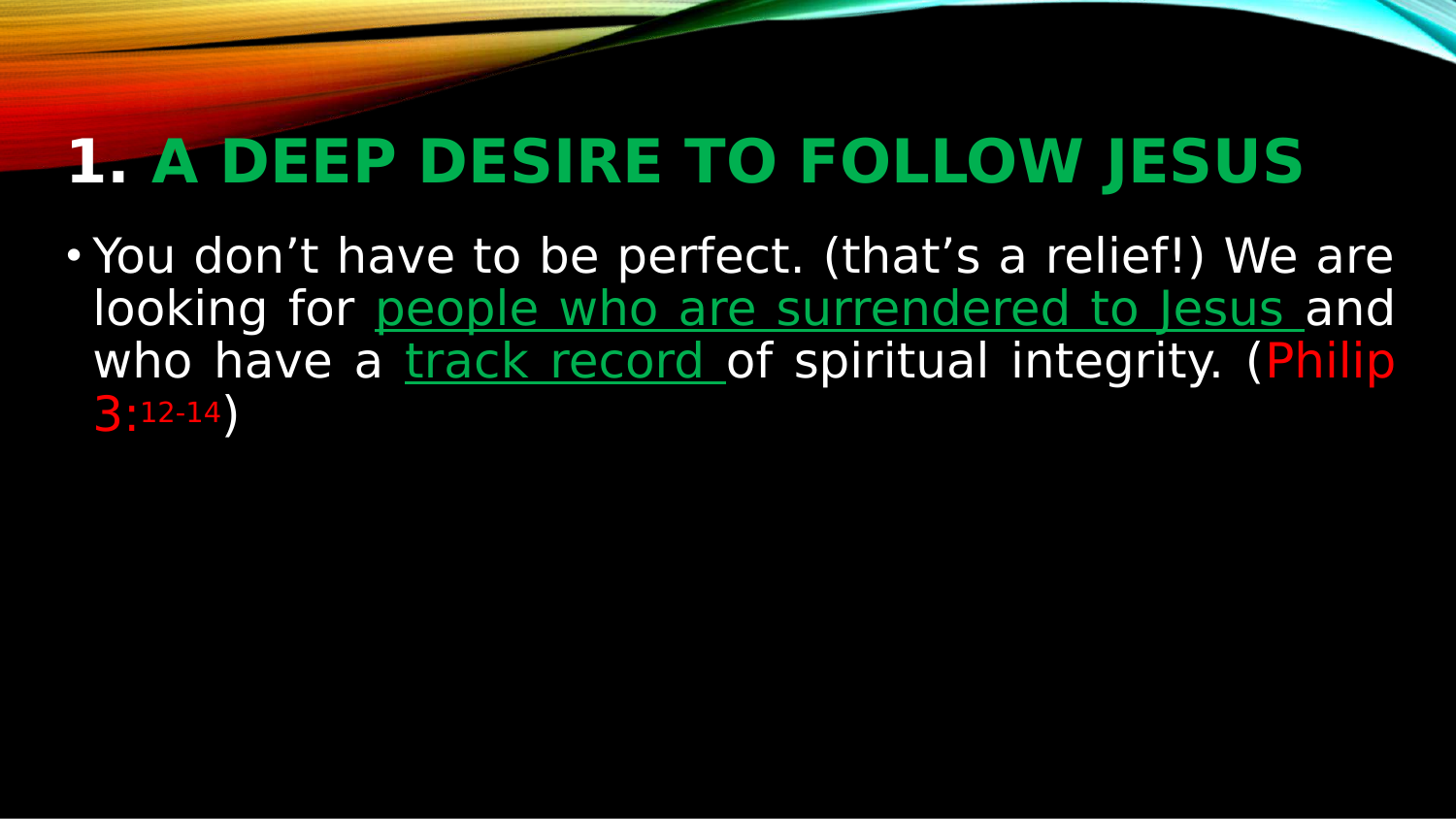#### **2. A DESIRE TO SEE GROUP MEMBERS GROW**

• The ideal leader is a person who is intentional about helping their group members follow Jesus, love God and love people. This person is mission-minded. They are fired up about what God can do in their group. They develop and execute a plan of how to encourage their Konnekt Group members to grow spiritually. They enjoy building relationships with their group members and listening to their life stories. They are able to lead an effective Konnekt Group meeting, are able to manage conflict in a healthy way and are intentionally praying for and sharing leadership responsibilities in the group.  $(1$  Peter 5:2-4)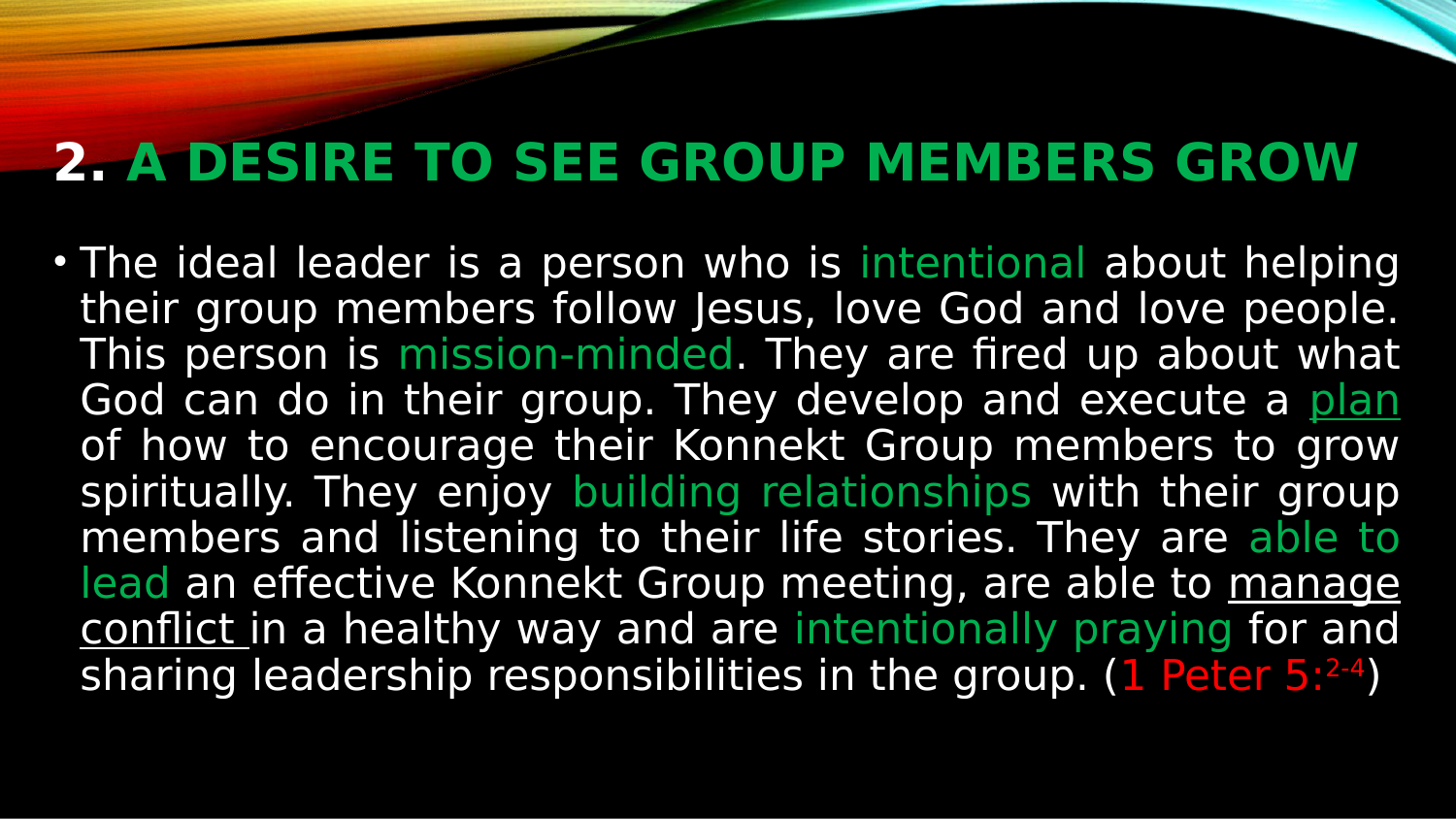### **3. A HEART TO SERVE**

• A group leader naturally wants to serve their group members, because this is what Jesus did. They also have a vision to serve in our City in order to have an influence in our community for Christ. (Matt 20:28)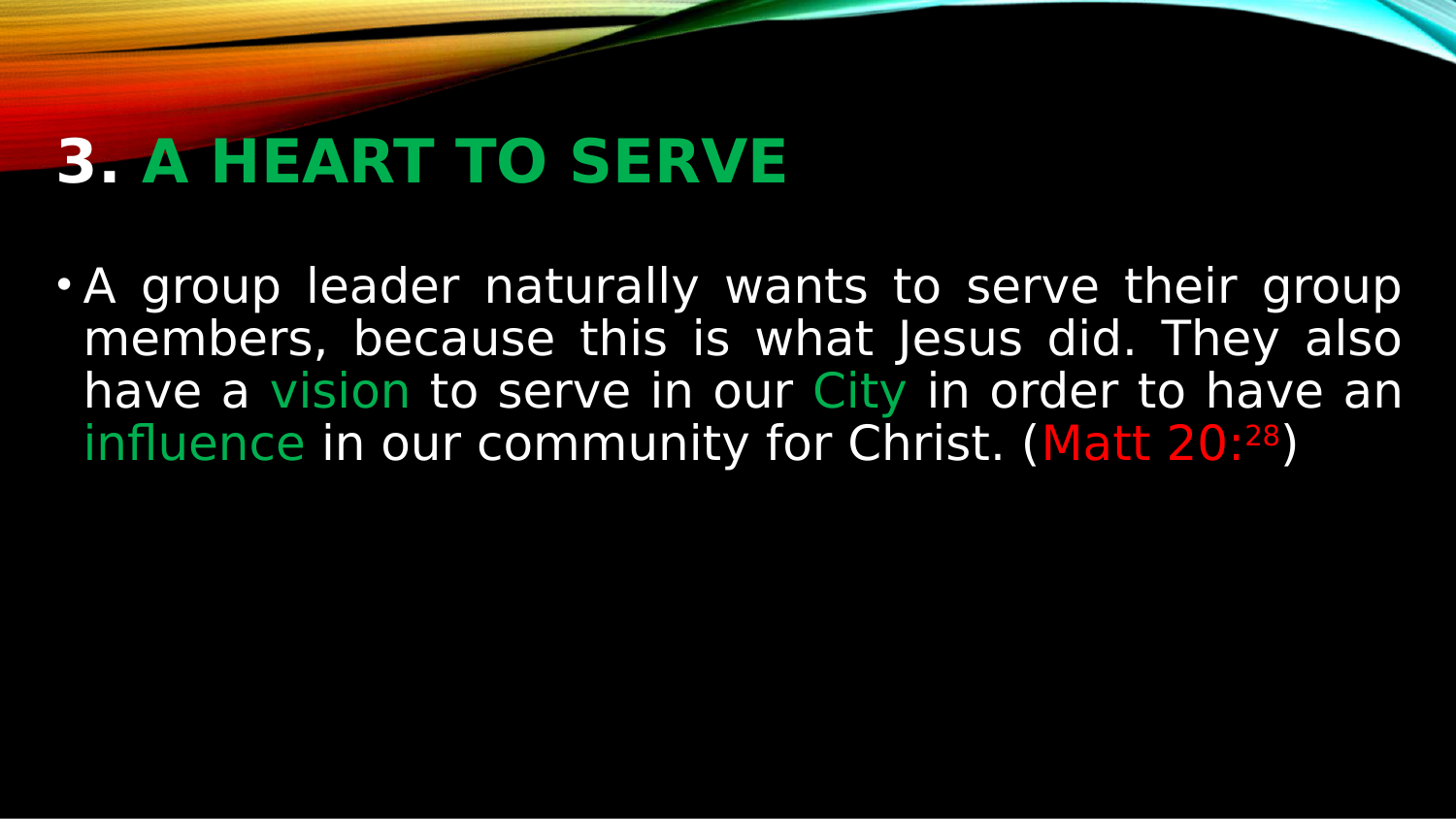#### **4. A CHEMISTRY WITH THE LEADERSHIP TEAM**

• The leader should love the Church. The leader should get excited by our mission and strategy, and relate well with our Leadership Team. The Leadership Team is a family. Our love for each other should be evident. (1 John 3:11)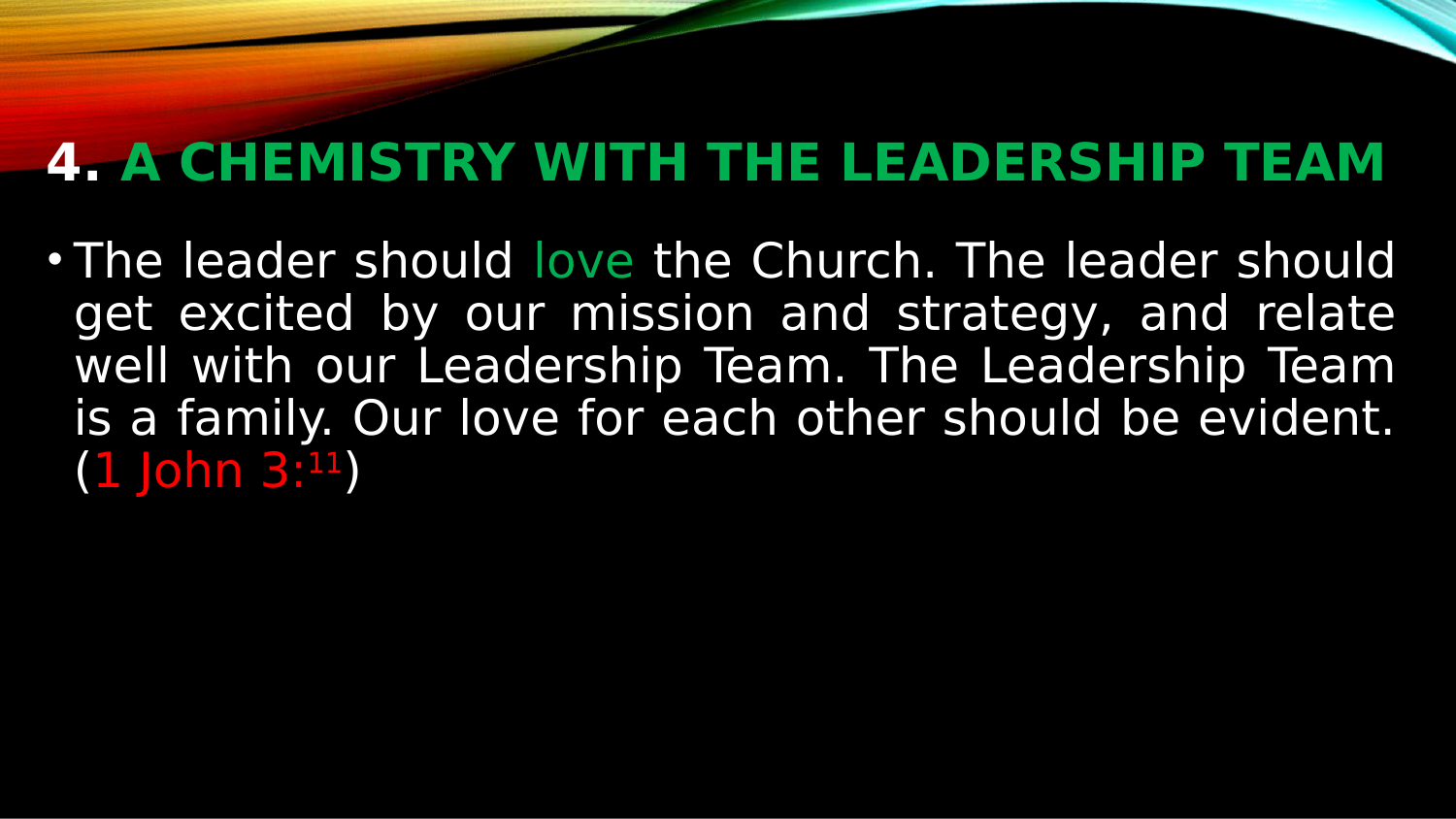### **SONS** HAVE A DIFFERENT HEART

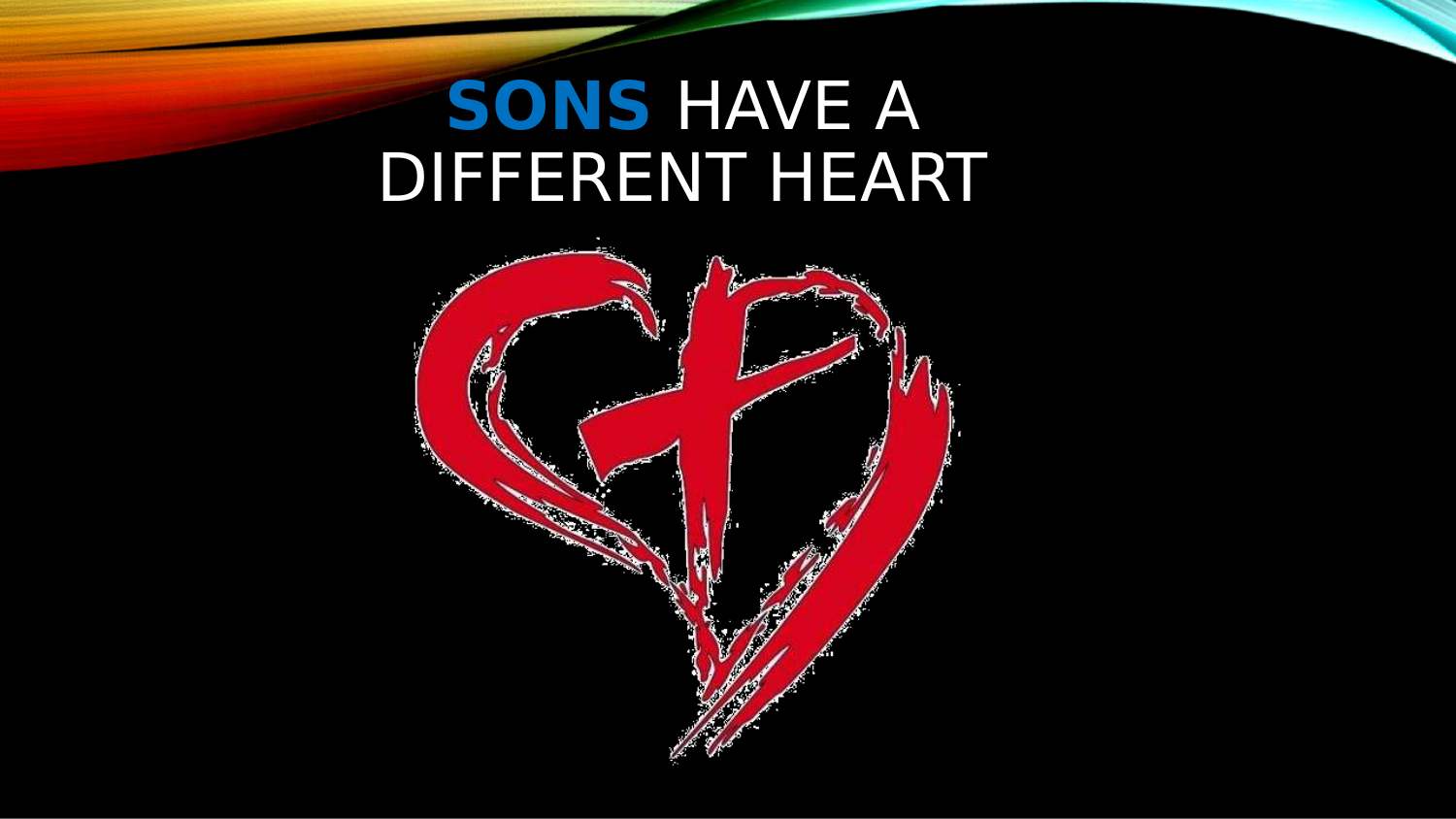**1.** A **son** treats the success of the Father's work as his own A **hireling** serves another, as long as it serves his own agenda A **son** will give himself to the interest of the Father – a **hireling** has self interest central of all he does A **son** thinks in terms of responsibility, a **hireling** in terms of rights. They will apply pressure to get what is theirs. They are not prepared to wait, will engage in ministry prematurely and then act independently. A **son** has a longing to see his calling fulfilled, but will do it out of serving.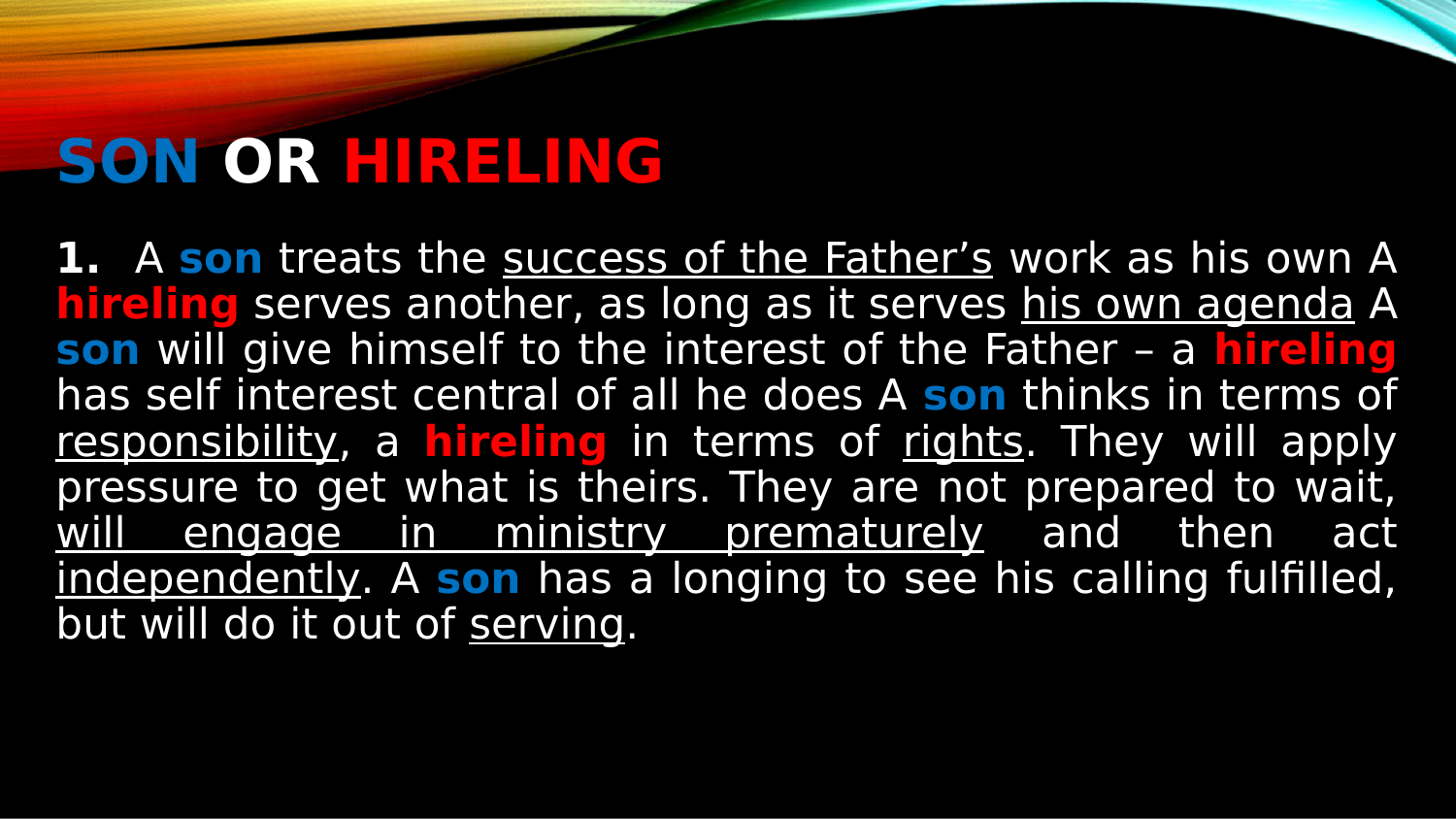**2.** A **son** thinks in terms of [we, ours, us] He thinks corporately – his identity is in the whole picture. The **Hireling** thinks in terms of [me, mine,] what he deserves – self – his success/ministry.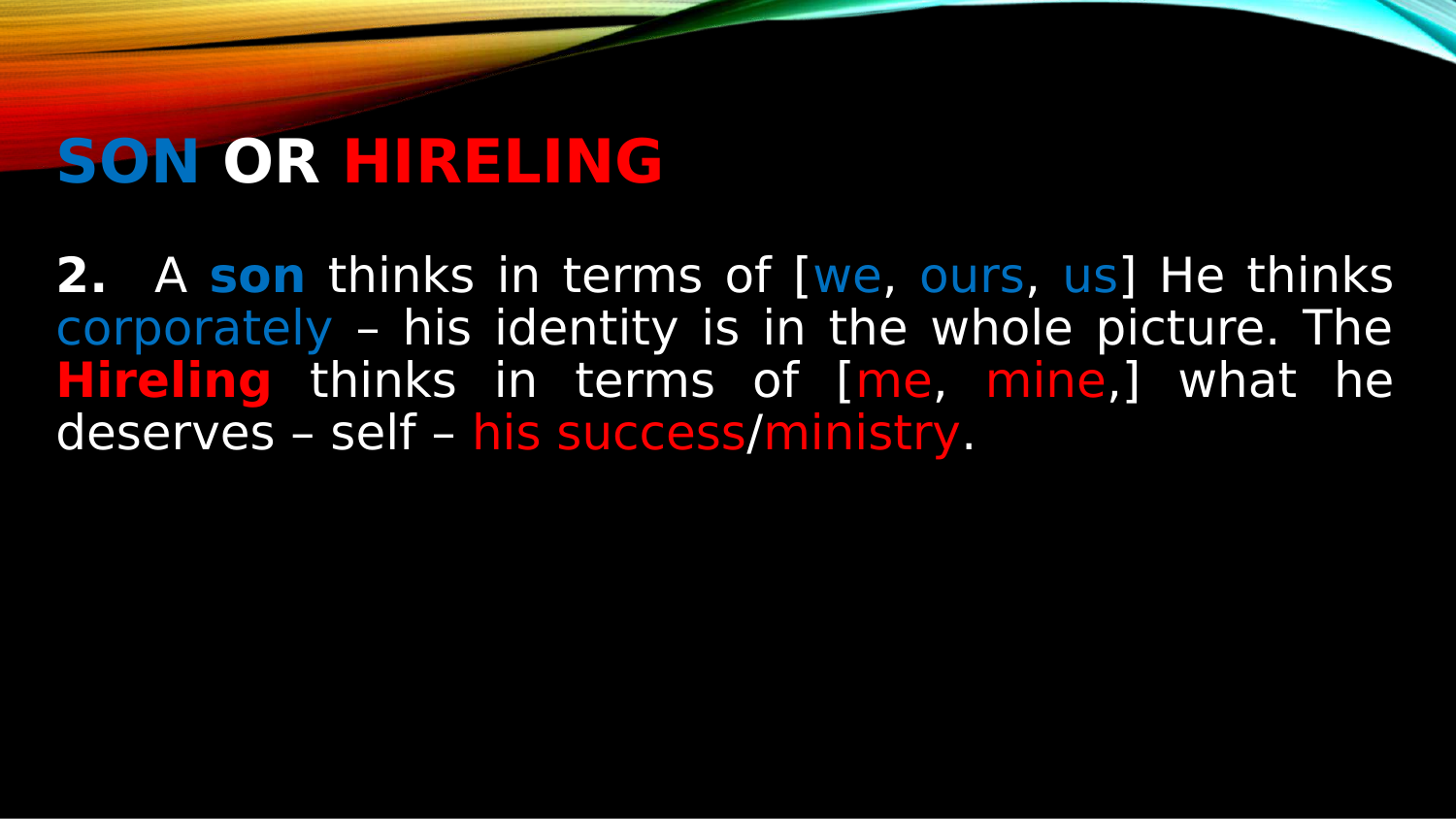**3. Sons** honour Fathers and cover their nakedness They do not like to expose. If you have found someone who likes to discuss the faults and weakness of a leader, you have found a **hireling**. Gen 9. Noah found naked – but his sons cover him! "Sons do not pretend weakness is not there – but they discuss, address – and not discredit"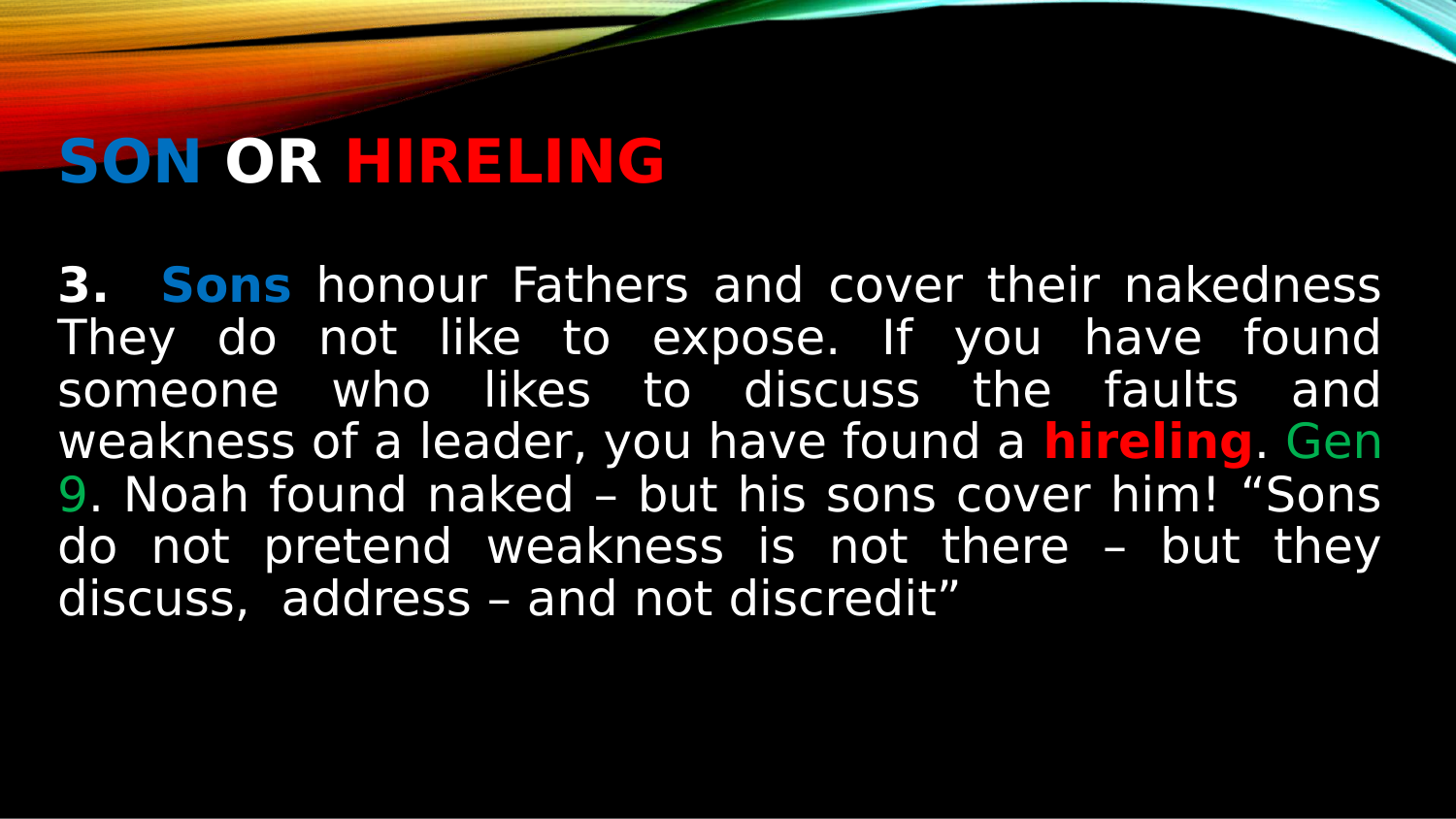**4.Sons** honour chains of command Like a good soldier – he takes command from any officer. This is essential if we are not building on one man. A **hireling** is selective about who they submit to. – they submit/respond to those who fulfill their agenda – they side step others going to the top Their response can be destructive undermining other levels of authority.

• A **son** will seek to work with all levels of authority.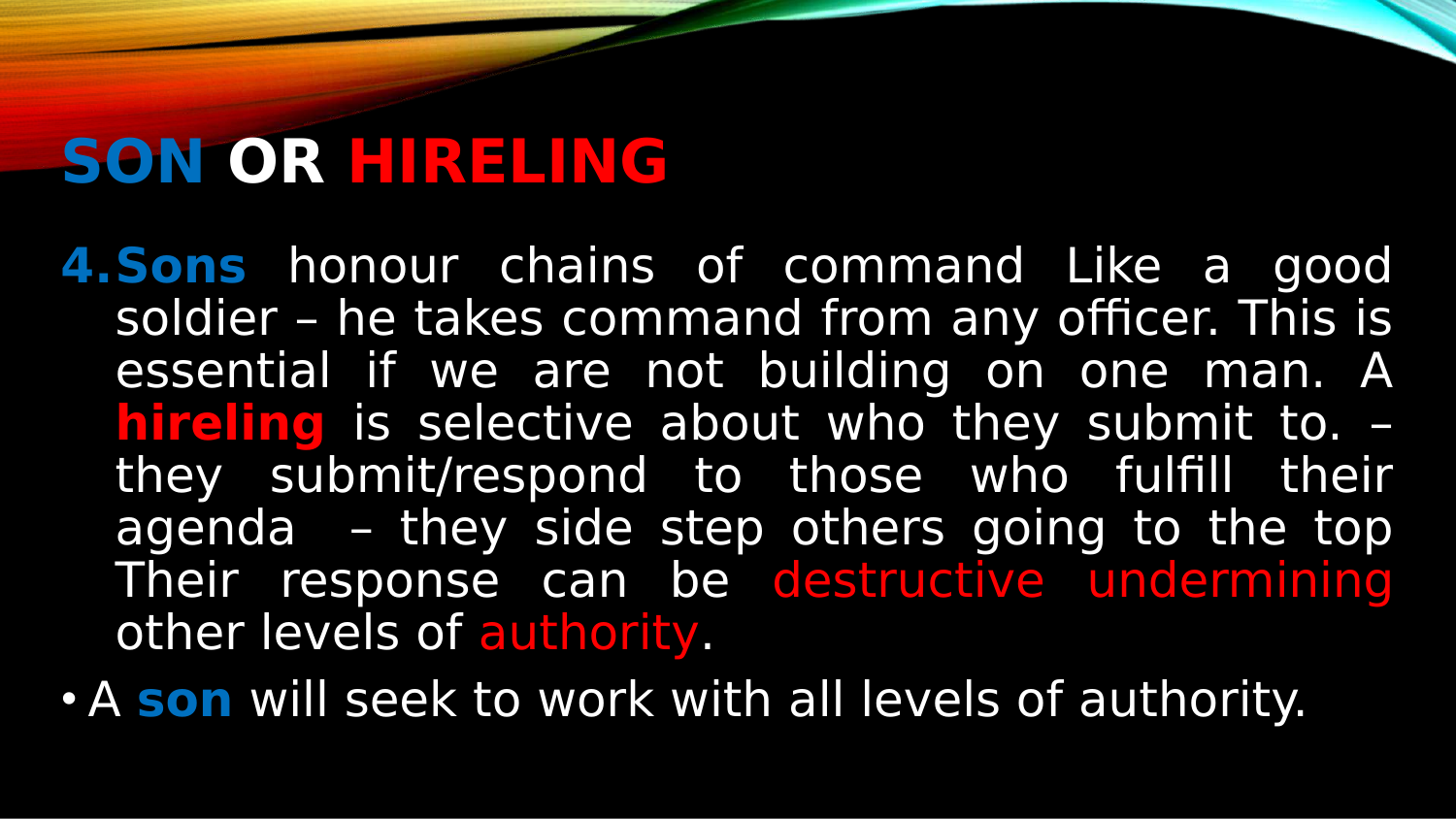**5.** A **son** focuses on relationship –

A **hireling** focuses on what he has done – what points to him. Behind a **hireling's** concept of serving is what he can achieve, what position he can obtain and privileges that go with what he has done E.g.. When such people break away from you they always point back to what they have done – rather than the relational side of things. A **hireling** does things for promotion, a **son** for God. A **son** does things out of the joy of working together